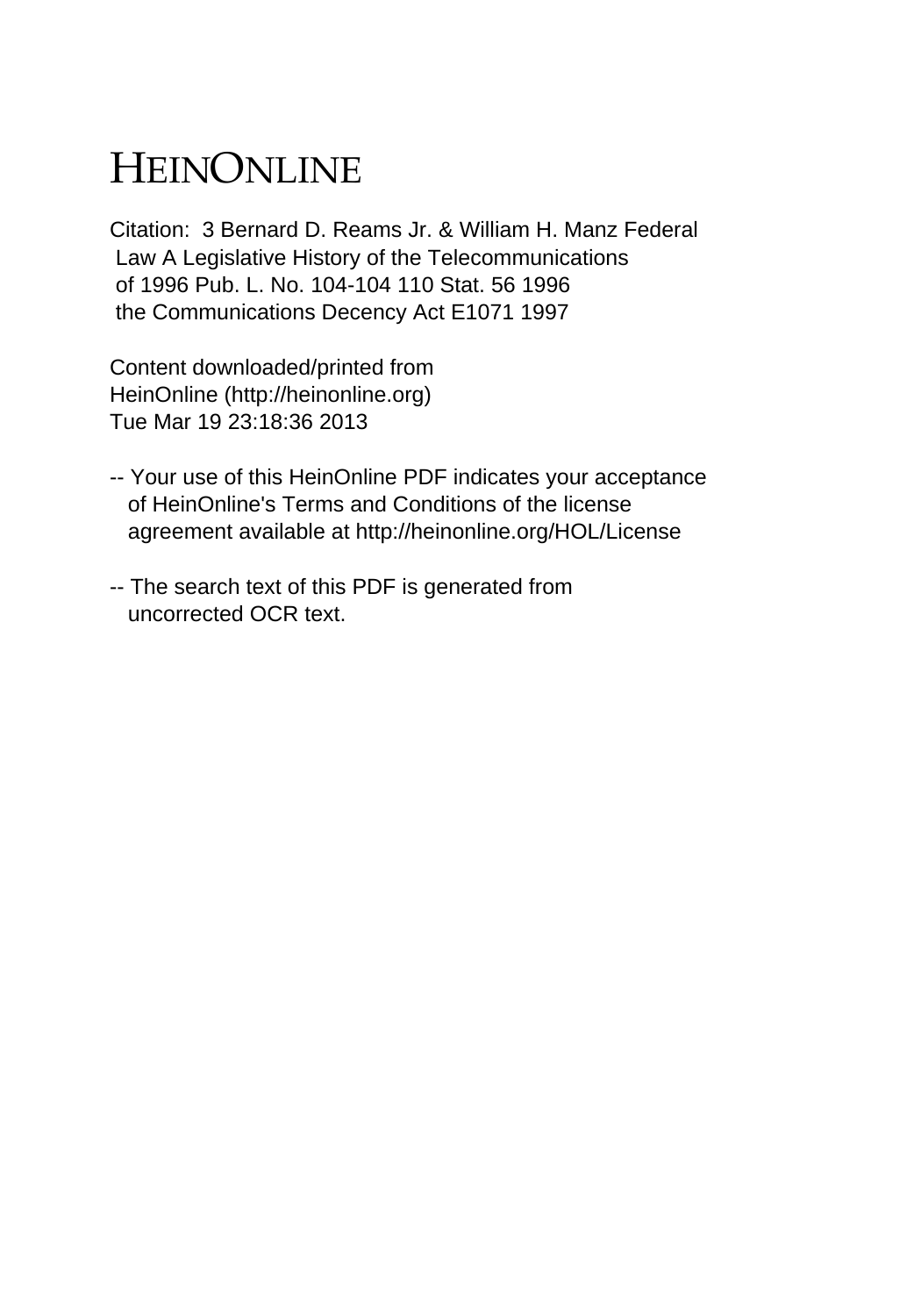### **EXTENSIONS OF REMARKS**

**H.R. 961, THE CLEAN WATER** AMENDMENTS ACT OF 1996

#### **HON. CARDISS COLLINS** OF ELLINOIS

IN THE HOUSE OF REPRESENTATIVES Thursday, May 18, 1995

COLLINS of Illinois, Mr. Speaker, I oppose H.R. 961, the Clean Water Amendments<br>Act of 1995. It is interesting that the Republicans have continually claimed to have an interest in bringing common sense to the legislative process and yet they are now proposing<br>taking one of the most successful environmental laws on the books and recidessly and nonsensically gutting it. This Dirty Water Act is<br>a threat to our health and should be rejected **ROUTICEV** 

Almost half of the lakes and rivers in America are currently so polluted that it is not safe<br>to fish or swim in them. The Clean Water Act was passed to improve this horrific situation<br>and has been steadily improving the quality<br>and the safety of the waters across our country. Yet now with our environment still not n close to the level of clean that it needs to be, the Republicans are foolishly working to sturn and undermine this most critically important clean water law

In the State of Illinois, as in the other 49 States, substantial improvements in the quality<br>of water have been made over the past 20 years but there is still a long way to go. In<br>tact, 91 percent of litinois' lakes and 55 percent of our rivers and streams are not safe for<br>fishing or swimming or are so dead from pollustaway or awarening or are so cessor moniposite.<br>Both that they cannot support squatio life. H.R.<br>961 would halt the progress that has been<br>made so far and dangerously jeopardize the<br>future health of lilinois' waterways th

nume near of limits waterways unought several damaging provisions.<br>First, the bill would undermine the Great<br>Lakes initiative which seeks to control the<br>amount of toxic chemicals being dumped into ake Michigan and the other Great Lakes. Since this is the source of drinking water for<br>my constituents, the quality of Lake Michigan's water is of primary interest and concern. Currently, because of high levels of mercury and PCB's, there is an advisory for women of child-bearing age, pregnant women, and children not to eat more than one fish meal per<br>month from Lake Michigan. Lake Michigan trout now contain PCB levels that are more<br>than 180 times their target and likely cause ousands of cancer deaths in the area.<br>The Great Lakes initiative seeks to improve

this situation by organizing the Great Lakes<br>border States in a unified Federal-State part-<br>nership to clean up the Great Lakes. This model initiative should be promoted and en-<br>couraged rather than weakened and undermined as H.R. 961 seeks to do.<br>In addition, H.R. 961 dramatically alters the

m accomon, rt.rt. so the armordizary aners the definition of wetlands that are protected and<br>eliminates the current legal protection for 70<br>percent of llininois' wetlands. We need only<br>think back to the Mississippi floods

are to flood protection. Illinois has already lost 90 percent of its acres of natural wetlands and sy percent of reduce's flood absorption system<br>this loss of nature's flood absorption system<br>has caused billinois of dollars worth of dam-<br>ages. The Illinois State Water Survey estimates that every one percent increase in wet-<br>land acreage would lead to a four percent decrease in flood levels. It seems extremely short-sighted and risky to me to further reduce ands and cause even more severe flooding in the years ahead.<br>Further, the Dirty Water Act does not ad-

dress the critical issue of polluted run-off. Pol-<br>Iuted runoff from fields, roads and cities is Illinots' number one water quality problem. It was also responsible for the cryptosporidium outbreak in Milwaukea, that caused 400,000 peo-<br>ple to become ill, and 130 children, senior citiprovides and people with AIDS to become serves and people with AIDS to become serves of the the transport in Milly and the magnetic serves as an opportunity to take still would be used. s polluted run-off problems.

Mr. Speaker, the recklessness of this bill<br>astounds me. Our lakes and streams are so polluted that they are almost unusable and<br>they are posing a direct threat to our health. How much further do we want to go? Do we<br>want to wait until all the fish die and every city experiences a Milwaukee-tike tragedy? This is certainly not what my constituents want to see and I will not stand by and allow our lakes and<br>streams to be turned into sewers. I urge my colleagues to join me in rejecting this dan-<br>gerous bill.

TRIBUTE TO THE MEMBERS OF THE RETIRED AND SENIOR VOLUNTEER PROGRAM

#### HON. DAVID E. BONIOR OF MICHIGAN

IN THE HOUSE OF REPRESENTATIVES Thursday, May 18, 1995

Mr. BONIOR. Mr. Speaker, I rise today to<br>pay tribute to the members of the Retired and<br>Senior Volunteer Program (RSVP). Tomorrow<br>afternoon, Friday, May 19, 1995, the RSVP of Macomb County is saluting the many seniors<br>who provide vital volunteer services at a ncheon in Clinton Township, MI.<br>The Retired and Senior Volunteer Program **lunch** 

is a nationally recognized program for persons over 55 who serve as volunteers in their com-<br>munities. In the 10th Congressional District, Catholic Services of Macomb sponsors RSVP at the local level.

By matching the talents, knowledge, and interest of volunteers with community needs, the RSVP maximizes its services provided to the<br>needy and ill among us. RSVP volunteers serve in schools, hospitals, community centers<br>and with numerous social, health, and welfare organizations. Last year, 433 registered volunteers performed over 50,000 hours of service and isted 55 nonprofit agencies. The devoand assisted as non-profit agencies. The servi-<br>tion RSVP volunteers have displayed to their<br>community is an inspiration. Their contributions are many and they deserve our gratifude

solid and many and work.<br>Taking an active role in one's community is<br>a responsibility we all share, but few fulfil.<br>applaud all of the RSVP members who rather than retire to the easy chair, continue to serve our communities.

I commend the members of the Retired and Senior Volunteer Program for their efforts and encourage them to continue their good work.<br>Please join me in saluting the RSVP of Macomb on the event of their volunteer reccanition tuncheon.

HONORING JOHN VINCENT FIORE<br>ON HIS RETIREMENT

#### HON. ESTEBAN EDWARD TORRES OF CALIFORNIA

IN THE HOUSE OF REPRESENTATIVES Thursday, May 18, 1995

Mr. TORRES. Mr. Speaker, I rise today to mi. To change of the community of the community of the community of the community of the community of the change of the change of the state of the state of the state of the state of the state of the state of the state of t

Mr. Fiore attended Northwestern University and specialized in business management and<br>advertising. Prior to joining Pepsi-Cola, he<br>served in the U.S. Army.<br>He has been an active member of the Mexi-

can-American Grocers Association, California<br>State Package Store and Tavem Owners As-California salar ravage source and ravant commercial sociation, Korean Grocers Association, and the National Conference of Christians and Jews. He is the State past president of Restrictions of the political affairs committee for the California Nevada Soft Drink Association.

In addition, under Mr. Fiore's direction,<br>Pepsi-Cola has become actively involved with repair-total issues become extreme in an effort to<br>guide young people in the right direction.<br>Pepsi-Cola has participated in public aware-<br>ness programs such as Just Say No To Drugs and Don't Drop Out Of School. In his comm nity and company, he has made contributions to the minority community so that it may grow and prosper.

Mr. Speaker, it is with pride that I rise to<br>recognize my friend, John V. Fiore, and I ask my colleagues to join me in saluting him for<br>his outstanding commitment to his community.

PUBLIC BROADCASTING

#### HON. MICHAEL G. OXLEY OF OHIO

IN THE HOUSE OF REPRESENTATIVES Thursday, May 18, 1995

Mr. OXLEY. Mr. Speaker, 30 years ago, the creators of public broadcasting proposed funding it through a trust fund capitalized by varhous fees and taxes on commercial broad-<br>casters. The proposal went nowhere.<br>Like other government-funded agencies

Like other government-funded agencies<br>today, public broadcasting is being asked to

. This "bullet" symbol identifies statements or insertions which are not spoken by a Member of the Senate on the floor. Matter set in this typeface indicates words inserted or appended, rather than spoken, by a Member of the House on the floor.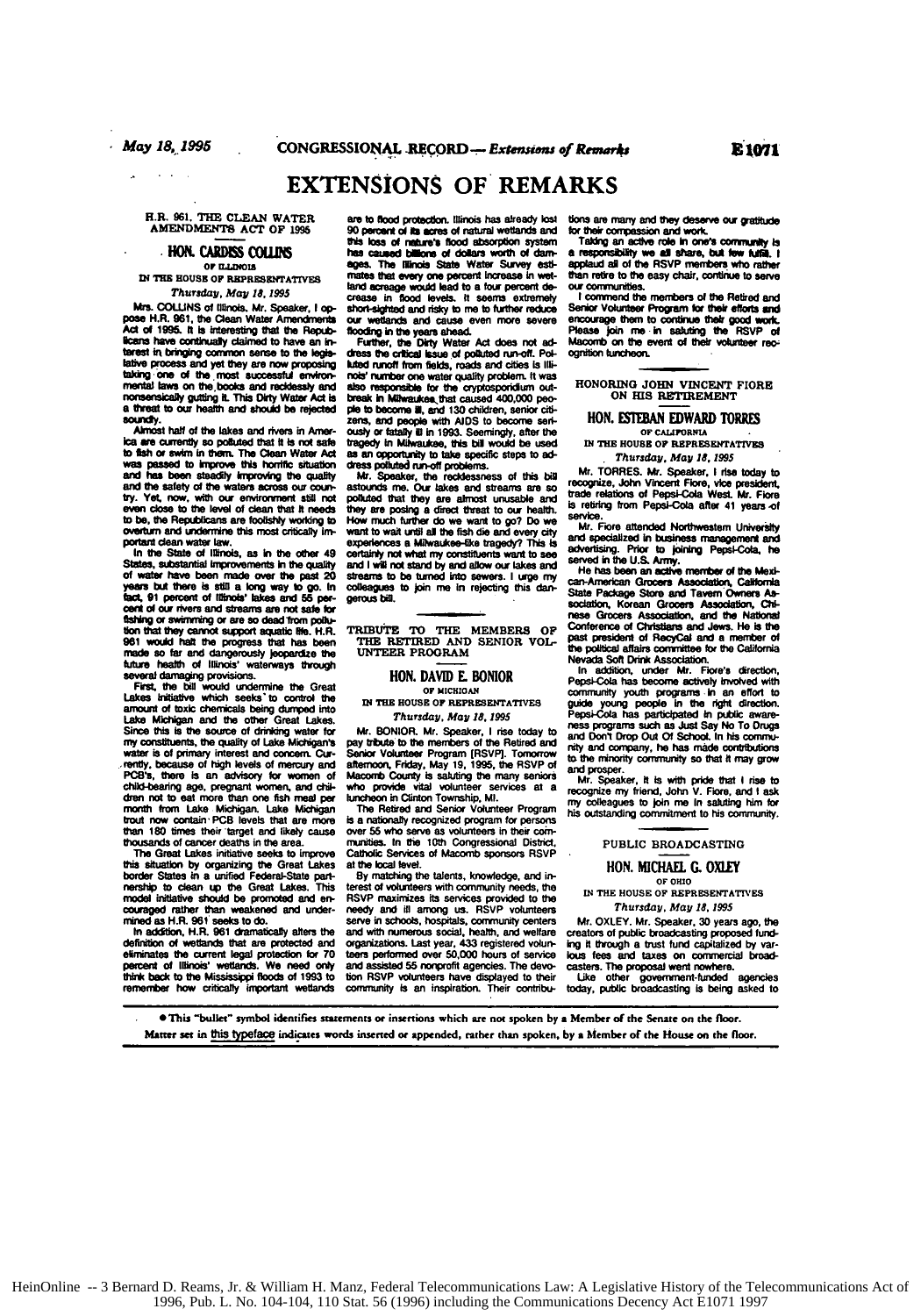reinvent itself. The leaders of CPB, NPR, and PBS have been specifically chaftenged to<br>come up with new sources of funding to reace tax dollars. Given the realities of the de icit, public broadcasters were strongly enough syou to do involveme and tartroadens the tremen-<br>thinking, to take full advantage of the tremen-<br>dous changes now taking place in the feld-<br>communications marketplace and the resulting conortunides to get oublic broadcasting off the

Federal dole.<br>And what have they come up with? PBS<br>has proposed a trust fund capitalized in part<br>by fees from commercial broadcasters and in part by allocations from the Government's sale and auction of spectrum, and CPB says that<br>"no combination of cost savings and new sources of revenue can fully 'replace' the Federal subsidy.

Anyway you look at them, the plans rely on Government funding, slightly repackaged and<br>devoid of a marketplace solution. Where is the vision so desperately needed in order to<br>reinvent public broadcasting for the 21st century? Where is the innovative thinking in pro-<br>posing an idea that died 30 years ago? Why should commercial broadcasters subsidize<br>public radio and television when they themselves are faced with an increasingly competitive marketplace?

It is time for public broadcasting to reach<br>beyond the tired proposals of bygone days<br>and took for truly bold solutions for replacing Federal funding. It is time to look to the mar-<br>hetplace for ideas, alliances, and opportunities. Public broadcasting is a valuable network of local community institutions which has an intensely loyal audience. Surely this presents<br>opportunities for more innovative solutions.<br>I believe we can find a way to preserve the

ducational mission of public broadcasting in educemonies mission or planet as communications<br>the context of today's telecommunications<br>market writiout relying on Federal funding,<br>whether is direct appropriations or redirecting Federal revenues into a bust fund. For public broadcasting to remain viable, its leaders must first recognize that the congress will cut the<br>umbilical cord to the Federal Treasury.

#### TRIBUTE TO LEROY WESLEY WATTS. JR.

#### HON. NANCY L. JOHNSON OF CONNECTICUT

IN THE HOUSE OF REPRESENTATIVES Thursday, May 18, 1995

Mrs. JOHNSON of Connecticut, Mr. Speaker, I rise to honor the memory of LeRoy Wesley Watts, Jr., professor emeritus of social<br>work at Eastern Michigan University.

Some people are able to reach young people<br>ple at definitive moments in their lives-and open new vistas of insight and opportunity to them. Such a man was Professor Watts. He served in key academic and administrative<br>roles within Eastern Michigan University, was istrumental in the development of the u sitv's African-American Studies Department. and advocated for minority and disabled students. Roy sat on the boards of several civic. and professional organizations that focused on health and social welfare and worked quietty but ceaselessly to make the world a better<br>place for us all. He was a friend and mentor to many students and encouraged them to continue educational programs that they likely

would not have completed without his intervention. Roy was recognized for his humility,<br>compassion, and abiding respect for the light in each of us.

REMARKS OF CONGRESSMAN DICK EIMMER COMMENDING THE NEW<br>JERSEY STUDENTS WHO PARTICIPATED IN THE BEES PRO-**GRAM** 

#### HON. DICK ZIMMER OF NEW JERSEY

IN THE HOUSE OF REPRESENTATIVES Thursday, May 18. 1995

Mr. ZIMMER. Mr. Speaker, I rise today to<br>pay tribute to more than 80 high school stuints from Hunterdon County, Princeton and Tranton who give us hope for our Nation's en-<br>vironmental future. As part of an innovative<br>plict project called Building Environmental<br>Education Solutions (BEES), these students have snert the last 2 months examining the complex public policy choices that we face when addressing environmental issues.<br>Focusing on an abandoned industrial site in

Trenton, this diverse group of students ex-<br>plored the many issues surrounding the recbenation and redevelopment of the property The students were required to analyze the poterdial environmental and economic trade-offs,<br>perform comparative risk assessments and watuate the arguments of the various stakeholders

On Monday, May 22, the students will<br>present their findings, which I plan to distribute to each of my colleagues in the hope that we can learn from such an intense examination of these very difficult issues.<br>I would also like to thank and congratulate

the coalition of business, community groups<br>and government agencies that made the program work, particularly the American Re-Insurance Corp. of Princeton, which spearheaded the effort. This program is an example of the<br>type of responsible environmental activism that henefits all seaments of society, but is most effective when government and business

work together.<br>Wir. Speaker, through programs like this one, we can prepare a generation of decision-<br>makers who appreciate the interdependence of the environment and the economy. I can or are environment and we evaluate the students for their accomplishments and thank them for assuming the re-<br>sponsibility for protecting our precious natural resources in the 21st century and beyond.

#### **HEAD START**

#### HON. JOHN W. OLVER OF MASSACHUSETTS

IN THE HOUSE OF REPRESENTATIVES Thursday, May 18, 1995

Mr. OLVER. Mr. Speaker, I rise to pay trib-

ute to Head Start. Head Start is 30 years old today.<br>Over those 30 years, 13 million low-income

have gotten their head start for success. Parents and staff have worked together to

Praises are start started the control supported by the poor kids a better chance in school.<br>But today is not a happy day for Head Start.<br>On the wory day we should be celebrating<br>0 years of success—funding for Head Start is 30 years of successabout to be slashed.

The budget resolution we wate on today eezes funds for Head Start for the next years. This translates into a \$1.4 billion cut years, rise transacies with a studenties of low-income<br>from current funding. Millions of low-income<br>children will be cut off.<br>Why are we denying kids their head start on

life? Because the Republicans want to give<br>tax breaks to the wealthiest Americans, whose kids will never be at an educational or economical disadvantage.

What an inappropriate birthday present.<br>Happy Birthday, Head Start.

**INDIA SHOULD RELEASE SIKH LEADER** 

## **HON. DAN BURTON**

OF DIDIANA

IN THE HOUSE OF REPRESENTATIVES Thursday, May 18, 1995

Mr. BURTON of Indiana. Mr. Soeaker, I rise today to again speak about the human rights<br>situation in India, which is deplorable. I want to speak about two issues today. The first is<br>the destruction of a centuries-old mosque in Kashmir. The second is the continued imprisonment of Silch leader Simmanjit Singh Mann.

The half-e-million Indian security forces in The half-e-million molecules security have a the valley of Kashmir have for years nan ramp-<br>ant over the civilian population there. They have gang-raped women. They have tortured and murdered political prisoners. They have shot indiscriminately into civilian crowds, and hey have burned entire villages into gro und.

Just lest week, in the town of Charas Sharies, the Indian military, with no regard for<br>the safety of civilians, launched an attack that resulted in the burning of hundreds of homes and the guiting of a centuries-old walnut-wood moscuse. one of the most famous edivinus musque, one of the must lambus religious<br>sites in Kashmir. The Indian Government, time and time ansin. has shown absolute disconard for basic standards of human rights in Ka mir. Puniab, and other areas, india must be held to account for the crimes that have been committed against the Muslims of Kashmir, insubstitute the destruction of the sacred stating of Charar-e-Sharies. The Indian Government's<br>utter disregard for Moslem mosques and other holy places is shocking and must not be swept under the rug.

to account for the horrible human rights abuses committed against the Sikhs in Puni o۳ and the Christians of Nagaland. Few people know about what is happening in those areas<br>because the government will not allow the media or human rights groups into those

Indian paramilitary forces in Punjab are re-<br>sponsible for thousands of cases of well-documented disappearances and extrajudicial<br>killings. Thousands of Sikhs are held in prisons throughout Punjab, and human rights held in prison are routinely tortured.

Four months ago, I came to the House floor Sinvanjit Singh Mann. Mr. Mann is a tormer<br>member of Parliament and probably the most prominent of all the Sith leaders. He has been<br>a forceful, but peaceful, advocate of independence for a Silch homeland called Khallsta . M .<br>Mann was arrested in January after address-<br>ing a gathering of thousands and speaking out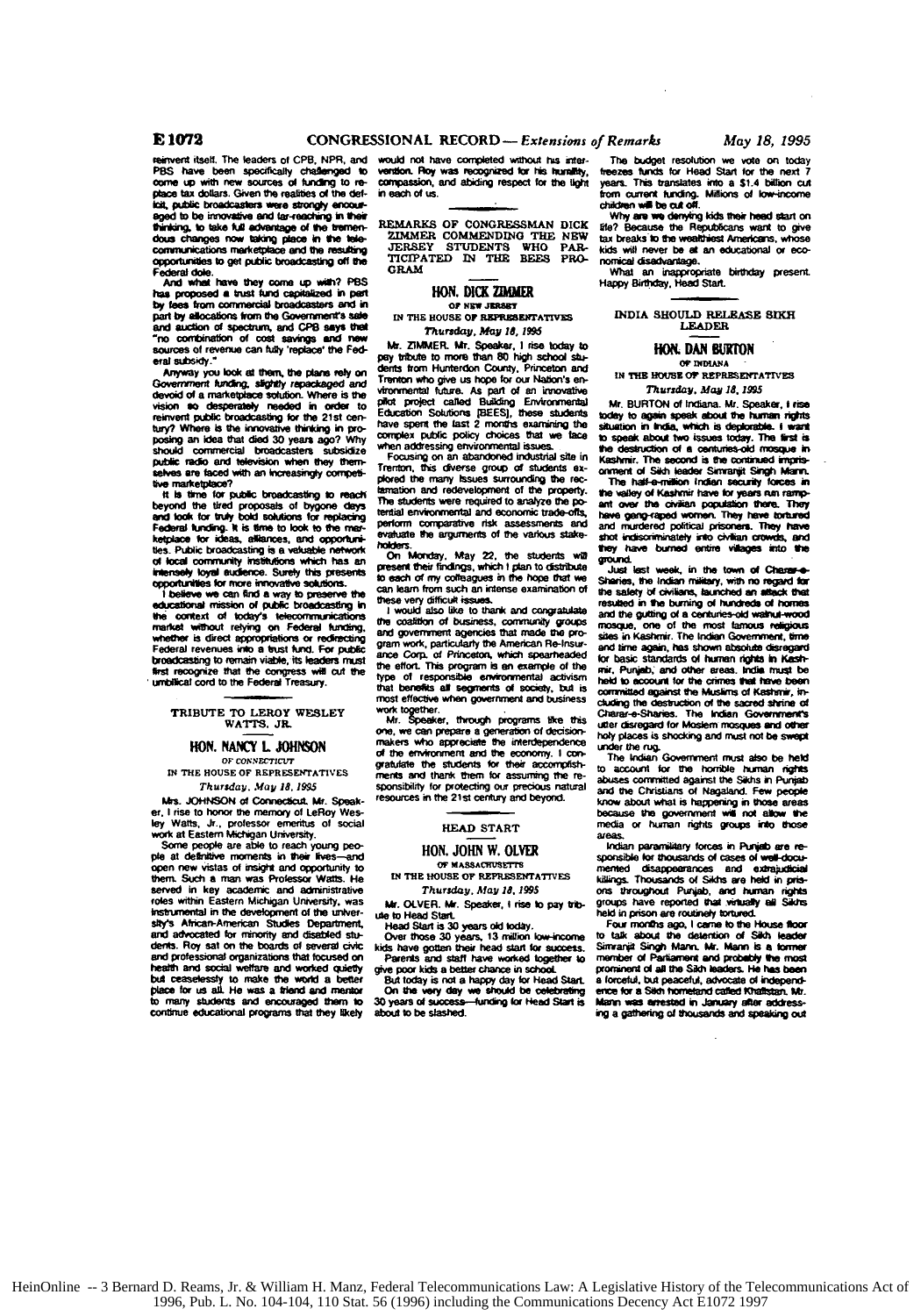## Document No. 14

 $\ddot{\phantom{a}}$ 

 $\bar{z}$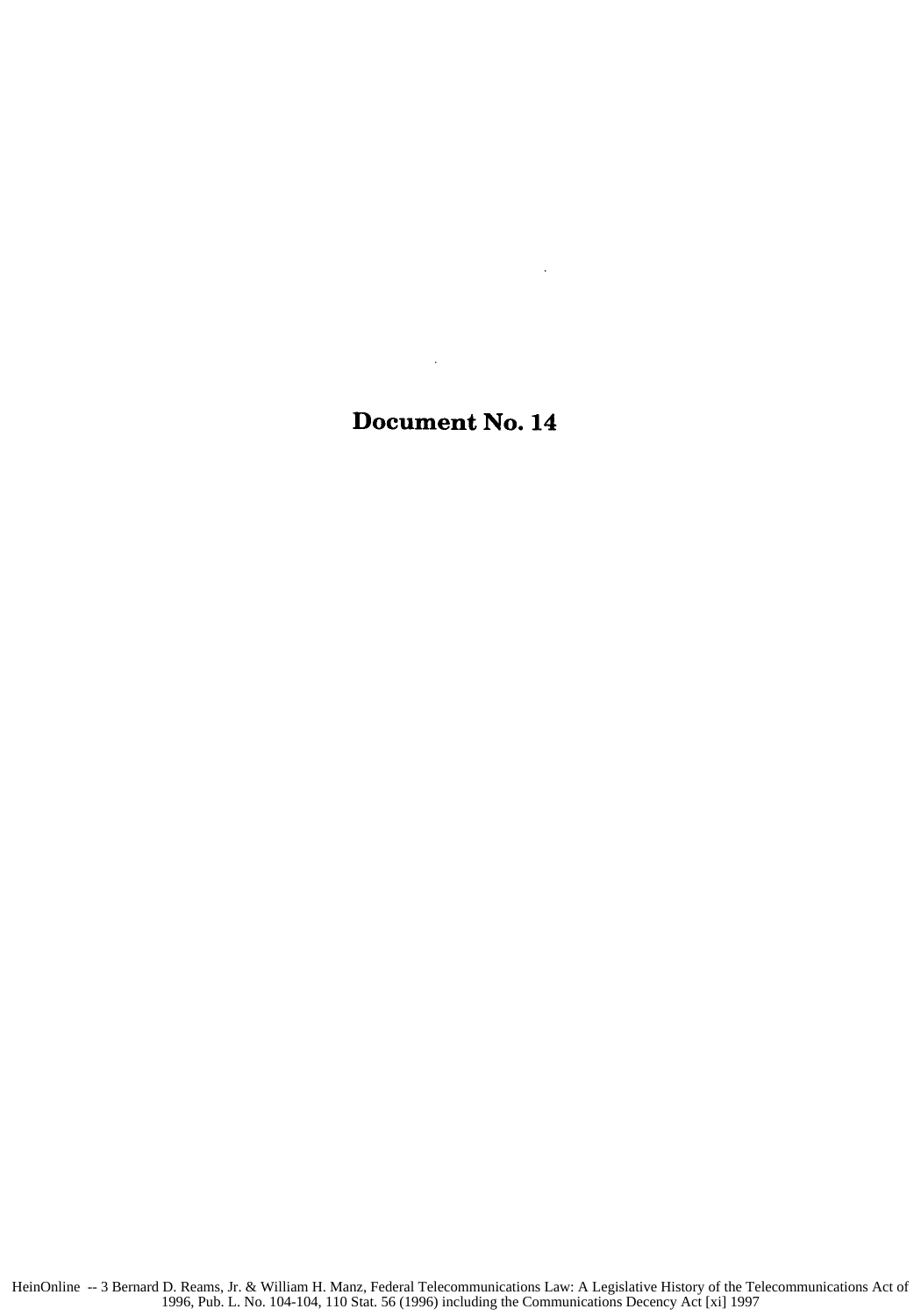HeinOnline -- 3 Bernard D. Reams, Jr. & William H. Manz, Federal Telecommunications Law: A Legislative History of the Telecommunications Act of 1996, Pub. L. No. 104-104, 110 Stat. 56 (1996) including the Communications Decency Act [xii] 1997